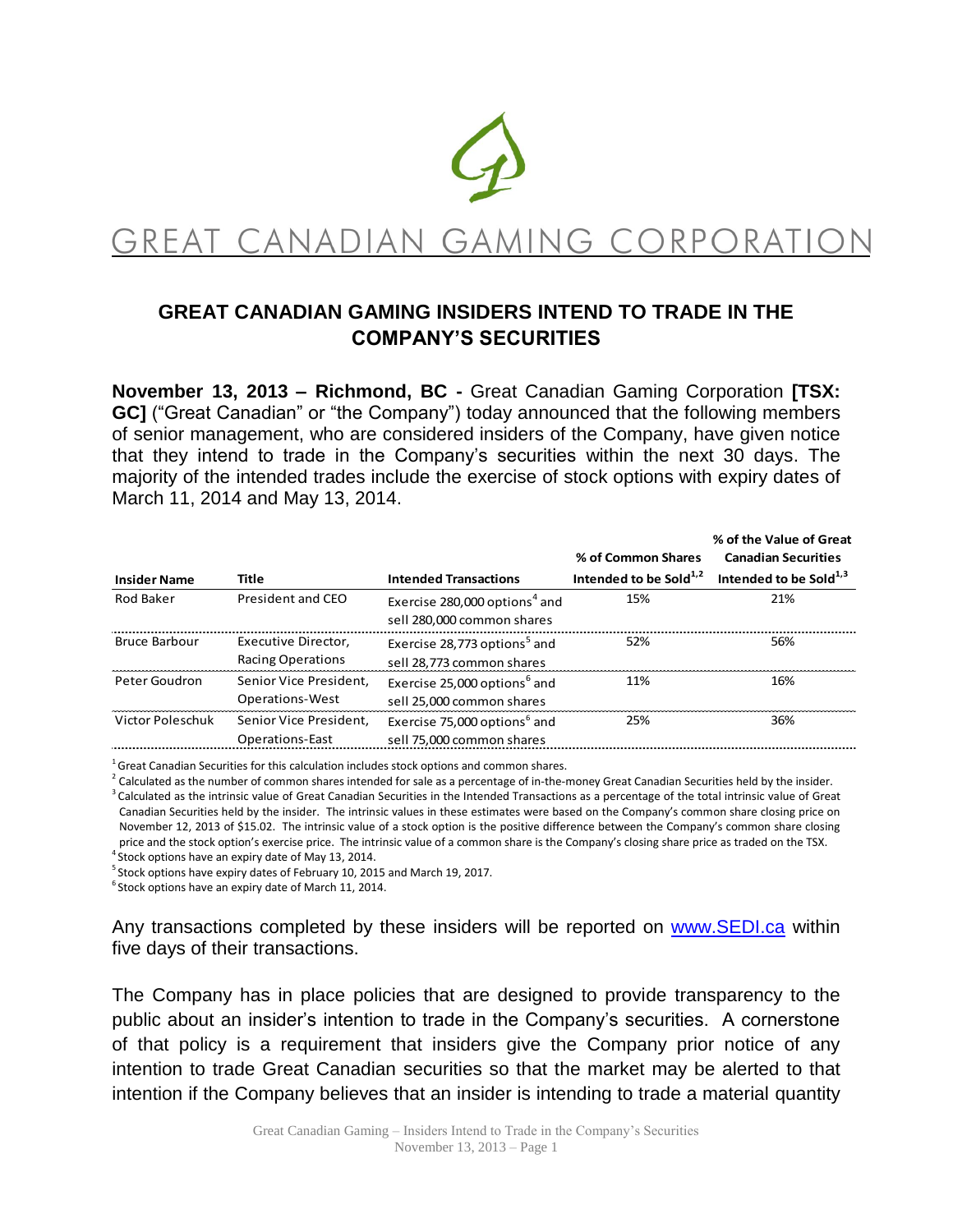of the Company's securities and/or a material portion of the value of such securities that are under the insider's control.

Other insiders of the Company may from time to time disclose their intentions to trade securities of the Company.

### **ABOUT GREAT CANADIAN GAMING CORPORATION**

Great Canadian Gaming Corporation operates gaming, entertainment and hospitality facilities in British Columbia, Ontario, Nova Scotia, and Washington State. The Company's 17 gaming properties consist of three community gaming centres, four racetracks, and ten casinos, including one with a Four Diamond hotel resort. As of September 30, 2013, the Company had approximately 4,000 employees in Canada and 600 in Washington State. Further information is available on the Company's website, www.gcgaming.com.

#### DISCLAIMER

This press release contains certain "forward-looking information" or statements within the meaning of applicable securities legislation. Forward-looking information is based on the Company's current expectations, estimates, projections and assumptions that were made by the Company in light of its historical trends and other factors. All information or statements, other than statements of historical fact, are forward-looking information including statements that address expectations, estimates or projections about the future, the terms and expected benefits of the normal course issuer bid, the Company's strategy for growth, expected future expenditures, costs, operating and financial results, expected impact of future commitments, the future ability of the Company to operate the Georgian Downs and Flamboro Downs facilities and their profitability, and the ability of the Company to enter into new agreements for the operation of gaming facilities at Georgian Downs and Flamboro Downs. Forward-looking information may be identified by words such as "anticipate", "believe", "expect", or similar expressions. Such forwardlooking information is not a guarantee of future performance and may involve a number of risks and uncertainties.

Although forward-looking information is based on information and assumptions that the Company believes are current, reasonable and complete, they are subject to unknown risks, uncertainties, and a number of factors that could cause actual results to vary materially from those expressed or implied by such forward-looking information. Such factors may include, but are not limited to: terms of operational services agreements; pending, proposed or unanticipated regulatory or policy changes; the Company's ability to obtain and renew required business licenses, leases, and operational services agreements; unanticipated fines, sanctions and suspensions imposed on the Company by its regulators; impact of global liquidity and credit availability; adverse tourism trends and further decreases in levels of travel, leisure and consumer spending; competition from established competitors and new entrants in the gaming business; dependence on key personnel; the Company's ability to manage its capital projects and its expanding operations; the risk that systems, procedures and controls may not be adequate to meet regulatory requirements or to support current and expanding operations; potential undisclosed liabilities and capital expenditures associated with acquisitions; negative connotations linked to the gaming industry; First Nations rights with respect to some land on which we conduct our operations; future or current legal proceedings; construction disruptions; financial covenants associated with credit facilities and long-term debt; credit, liquidity and market risks associated with our financial instruments; interest and exchange rate fluctuations; non-realization of cost reductions and synergies; demand for new products and services; fluctuations in operating results; and economic uncertainty and financial market volatility. Although the Company has attempted to identify important factors that could cause actual actions, events or results to differ materially from those described in forward-looking information, there may be other factors that cause actions, events or results not to be as anticipated, estimated or intended. These factors and other risks and uncertainties are discussed in the Company's continuous disclosure documents filed with the Canadian securities regulatory authorities from time to time, including in the "Risk Factors" section of the Company's Annual Information Form for fiscal 2012, and as identified in the Company's disclosure record on SEDAR at [www.sedar.com.](http://www.sedar.com/)

Readers are cautioned not to place undue reliance on the forward-looking information, as there can be no assurance that the plans, intentions, or expectations upon which they are based will occur. The forward-looking information contained herein is made as of the date hereof, is subject to change after such date, and is expressly qualified in its entirety by cautionary statements in this press release. Forward-looking information is provided for the purpose of